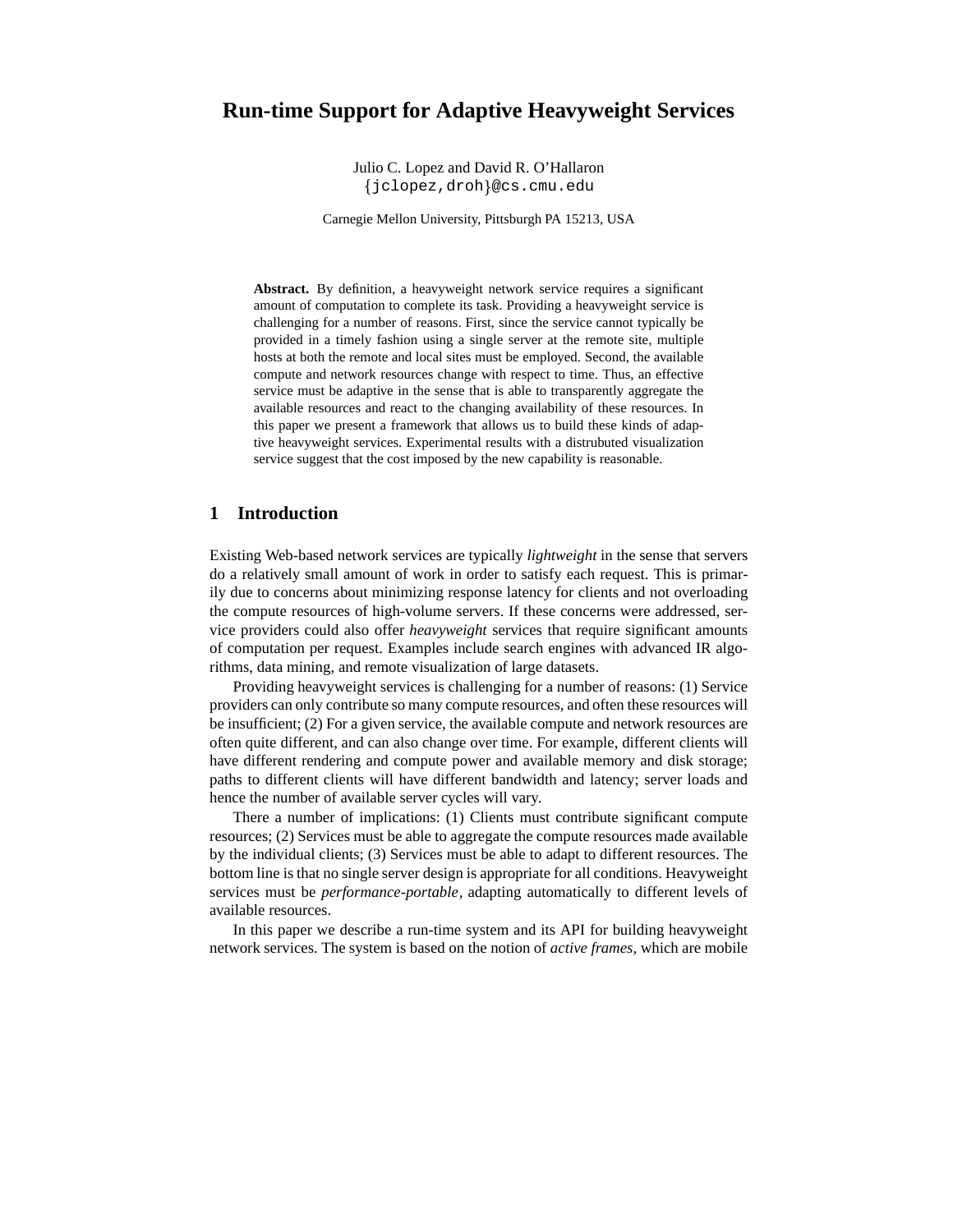code and data objects that hop from host to host in a computational grid [4] (Section 2). Adaptivity is achieved by allowing application-levelscheduling [3] of the work performed at each hop and the location of the next hop (Section 3). The active frame system is the basis for a remote visualization application (Section 4). In section 5 we evaluate the active frame system as a mechanism to aggregate resources in two different setups.

# **2 Active Frames**

An *active frame* is an application-level transfer unit that contains program and associated application data. Frames are processed by compute servers called *frame servers*. The frames are transfered among servers using TCP/IP over a best-effort internet. The program and data contained in the frame are read by servers, which interpret and execute the program (See figure: 1). The active frame interface declares a single execute method, which is used as the entry point for the frame execution.



**Fig. 1.** Active frame and server

```
interface ActiveFrame {
 HostAddress execute(ServerState state);
}
```
The execute method operates on the input data and produces output data. The frame has access to the state of the server where it is executing through the state parameter passed to the execute method. After the frame execution the server sends the frame to the address returned by the execute method.

### **2.1 Frame server API**

The frame server defines a small set of primitives shown in Table 1. The application running on a host can either start a new server on its local host or access an already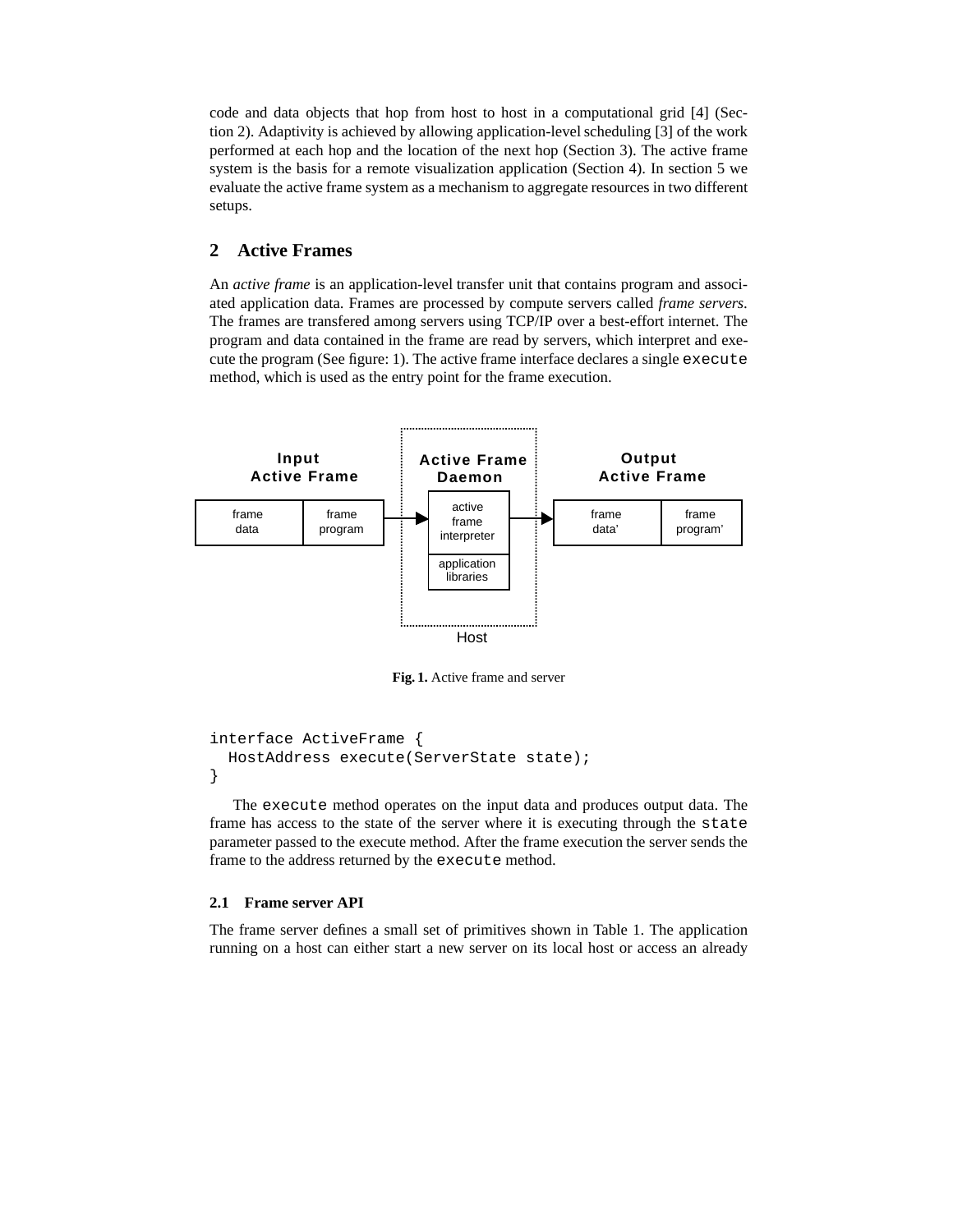| Method                           | Description                                                                                                 |  |  |  |
|----------------------------------|-------------------------------------------------------------------------------------------------------------|--|--|--|
|                                  | void send(ActiveFrame frame) Execute and send an active frame to the server returned by its execute method. |  |  |  |
| Object get(String id)            | Retrieve an object from the server soft storage                                                             |  |  |  |
| void put (String id)             | Add an object to the server soft storage                                                                    |  |  |  |
| <b>Table 1.</b> Frame server API |                                                                                                             |  |  |  |

running server on the same machine. The application then creates a frame and uses the send primitive to initiate the frame's processing. The send primitive on the server calls the frame's execute method and sends the frame to the returned address if it is not null. Here is how an application might create and start a frame server:

```
1:FrameServer server=new FrameServer(3000);
2:ActiveFrame frame =new SampleFrame();
3:server.send(frame);
```
The application starts a server on the local host using port 3000 (line 1), and then creates and sends a new active frame (lines 2,3). An active frame executing at a server calls these primitives through the reference to the server's state passed to the execute method. Here is a sample frame that uses soft storage to keep state between execution of frames:

```
1:class SampleFrame
2: implements ActiveFrame {
3: HostAddress execute(ServerState state) {
4: Integer estimate = (Integer)state.get(ESTIMATE ID);
   ... // set app parameters
5: Integer execTime = compute();
6: Integer newEstimate = computeEstimate(estimate, execTime);
7: state.put(ESTIMATE_ID, newEstimate)
    ...
  }
  }
```
The frame uses the get method (line 4) to obtain a previously stored estimate of the time it will take to complete a computation. After the frame finishes the computation (line 5) it updates and stores the estimate in the server's soft storage using the put method (lines 6-7).

With this simple mechanism the application can exploit the compute resources of the frame servers by shipping part of the computation along with the data to the servers. In order to provide more sophisticated services to the application, the servers can be extended with application specific libraries. This is a crucial feature because it allows the use of existing packages and integration with other systems. For example a visualization program can use packages like vtk [7] or open $DX<sup>1</sup>$ . In our current implementation the servers load these libraries at startup time and active frames can access the libraries throughout their execution.

<sup>1</sup> http://www.research.ibm.com/dx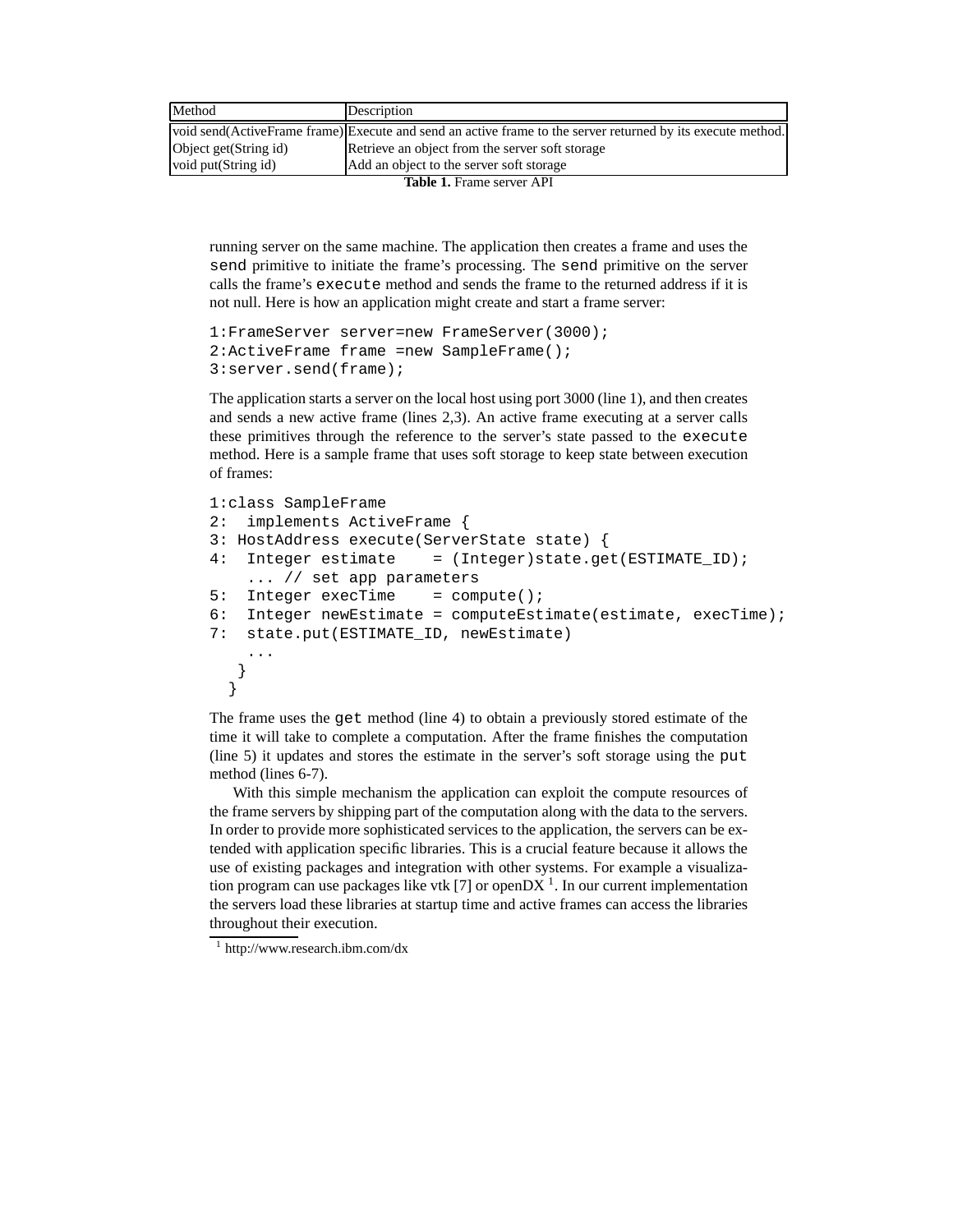# **3 Scheduling with active frames**

The scheduler interface defines a single method:

```
interface Scheduler {
 HostAddress getHost(int hopCount);
}
```
The getHost method returns the address of the next host the frame should be sent to. It takes a single integer argument that specifies the number of servers the frame has visited. A zero argument indicates that the frame is at the *source server*.

The scheduler is transmitted along with the frame program. The getHost method is called by every server the frame visits. This mechanism permits the implementation of various scheduling policies, allowing the application to make decisions at different points during its execution. Here are some examples.

*Static scheduling*: In this scenario the application uses the same host assignment for all frames of the same type. Each frame visits the same set of servers and executes the same set of calculations. The application can exploit information about its own resource demands to create the schedule. However it cannot adapt to dynamic resource availability. The following example shows the implementation of a static scheduler:

```
1:class StaticScheduler
2: implements Scheduler {
3: StaticScheduler(HostAddress[] list) {
4: this.hosts = list;
   }
5: HostAddress getHost(int hopCount) {
6: if(hopCount<numberOfHosts) {
7: return this.hosts[hopCount];
    }
8: return null;
   }
  }
...
9: HostAddress[] list = getHostList();
10:Scheduler sched = new StaticScheduler(list);
11: ActiveFrame frame = new SampleFrame(sched);
12: server.send(frame);
```
The application computes the list of hosts to execute once and then uses that set of hosts for all frames. The scheduler carries the list of host addresses and returns the appropriate address from that list.

*Scheduling at frame creation time*: In this scenario, the frames are scheduled at the source server. The scheduler can combine application-specific information with data from a resource monitoring system such as Remos [5] or NWS [8] to make scheduling decisions. This scheme adds some degree of adaptivity to the application, because different frames may follow different paths and use different compute resources. However,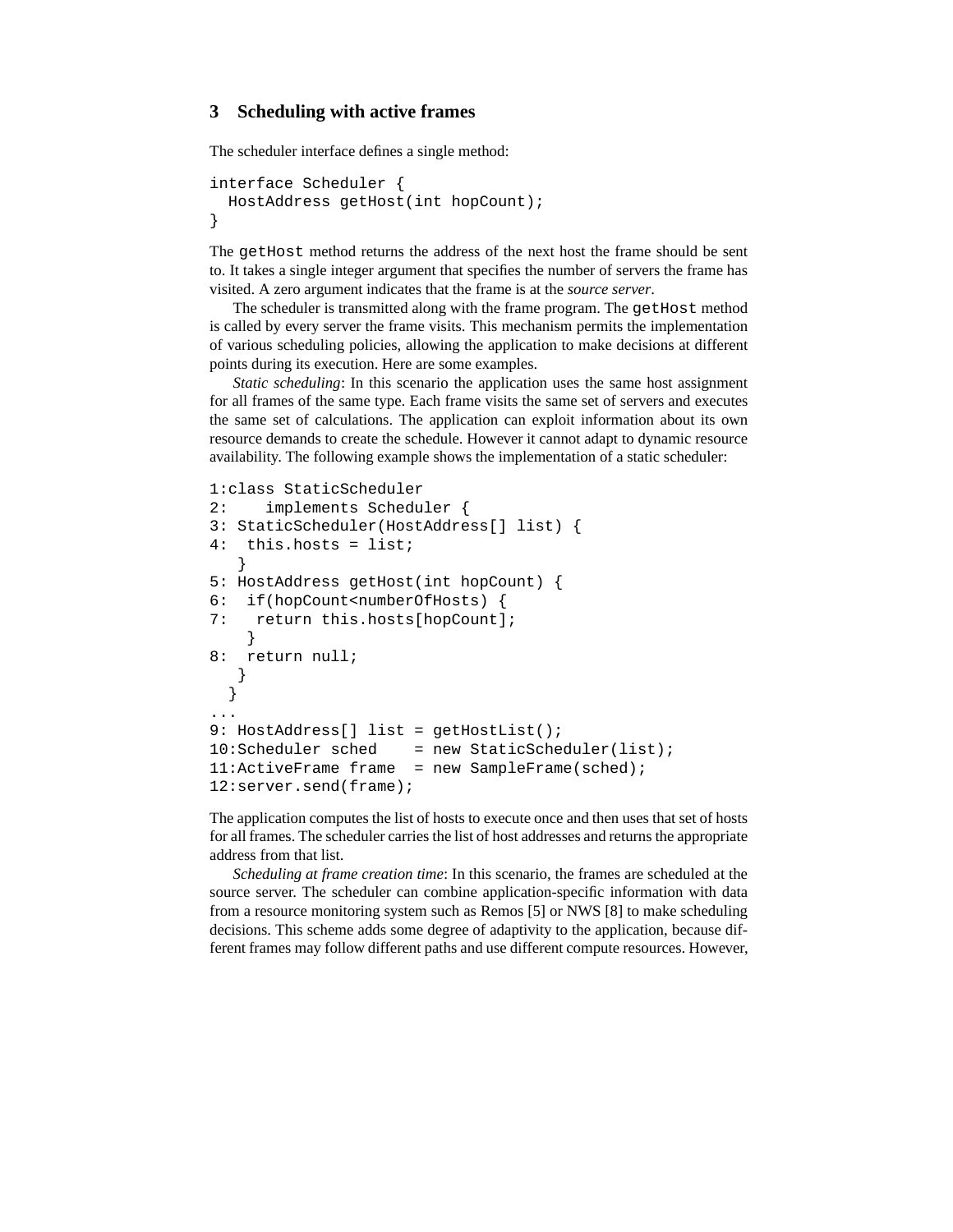since the schedule for any individual frame is static, this adaptation only occurs at the source. In the following example the scheduler generates the path of compute hosts at the source (hopCount==0) and uses that path for the frame transmission.

```
1:class AtCreationTimeScheduler
2: implements Scheduler {
   ...
3: HostAddress getHost(int hopCount) {
4: if(hopCount==0) {
5: this.hosts = computePath();
    }
6: if(hopCount<numberOfHosts) {
7: return this.hosts[hopCount];
    }
8: return null;
   }
  }
```
*Scheduling at frame delivery time*: In thisscenario, the application can make scheduling decisions just before the active frame is delivered to the next server. The application can react to changing resource conditions even if the frame is in flight. This offers the highest degree of adaptivity, but might introduce significant overhead depending on the complexity of the decision making procedure.

```
1:class AtDeliveryTimeScheduler
2: implements Scheduler {
3: HostAddress getHost(int hopCount) {
4: if(hopCount<numberOfHosts) {
5: return getHostNow();
     }
6: return null;
    }
  }
```
## **4 Motivating remote viz service**

We have the active frame system to implement a general remote visualization service called Dv [1]. The specific viz application (Quakeviz) produces an animation of the ground motion during the 1994 Northridge earthquake [2].

Each Quakeviz input dataset consists of a 3D tetrahedral mesh and a sequence of frames, where each frame describes the magnitude of the earth's displacement at each node in the mesh at a particular point in time. Ranging in size from hundreds of GB to TBs, the datasets are generally too massive to copy from the remote supercomputer site where they are computed to our local site. We must manipulate them remotely, and thus the need for a remote viz service.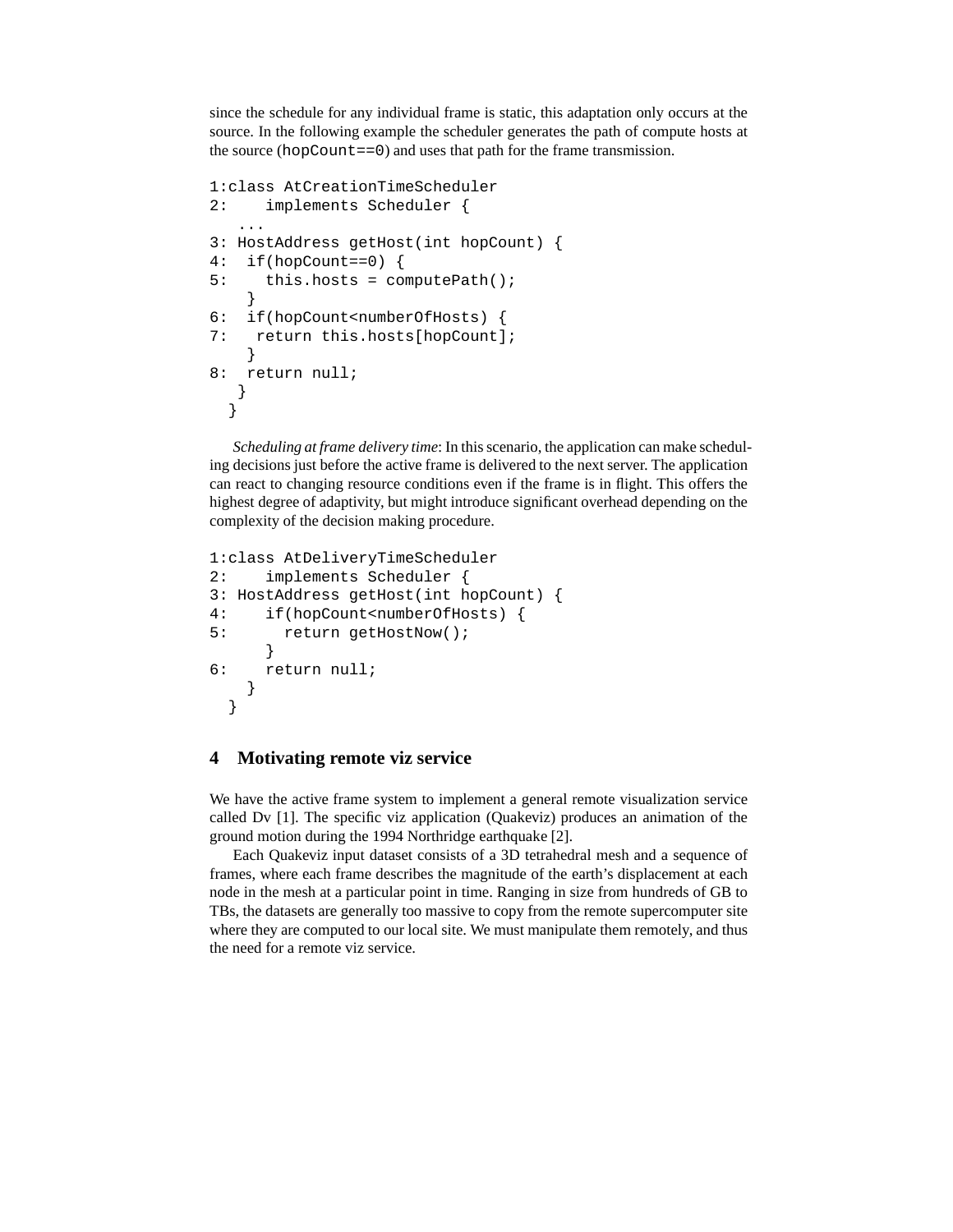The Quakeviz input datasets for the examples in this paper were produced by our 183.equake benchmark program in the SPEC CPU2000 benchmark suite [6]. The visualization of the 183.equake dataset produces a 3D animation of the wave propagation during the first 40 seconds of a quake.

Figure 2 shows the transformations that are applied to each frame in the dataset to produce a frame in the animation. The first step selects a region of interest both in time and space from the dataset after it is loaded from a file. The next step finds regions in the dataset with similar features to generate isosurfaces. The final tasks apply a color map to the values in the dataset, synthesize a scene, and then render the final image.



**Fig. 2.** A QuakeViz application implemented with Dv

### **4.1 Dv**

Dv is a toolkit built on top of the active frame system that enables a user to visualize and interact with datasets stored at remote sites [1]. Figure 2 shows an example Quakeviz application implemented with Dv. This particular instance of the visualization runs on three hosts: (1) a *source host* that reads the dataset; (2) a *compute host* where the isosurface extraction is performed and a client host that that performs isosurface extraction; and (3) a *client host* that performs the scene synthesis and rendering. Each Dv server is a frame server that is extended with existing visualization libraries. The Dv client sends a special type of active frame, called a *request frame*, to the source host. The request server reads the dataset and generates a series of *response frames* that are sent back to the client. Examples of these frames are shown below.

```
1:class RequestFrame
2: implements ActiveFrame {
3: HostAddress execute(ServerState state) {
4: Source source = new QvDataSource();
    ...
5: while (moreFrames()) {
6: Dataset data
```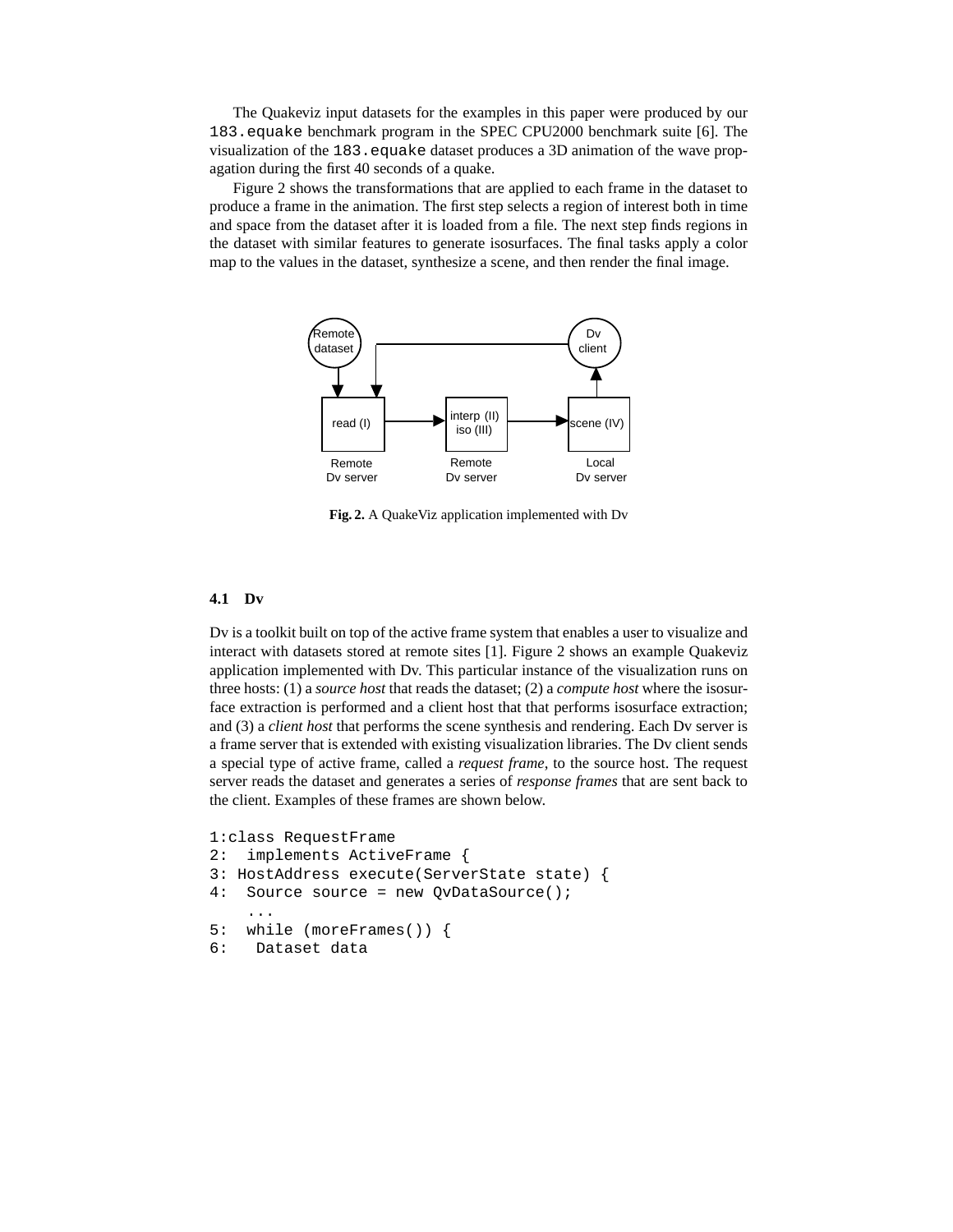```
7: = source.getFrame(roi_parameters);
8: ResponseFrame fr=new ResponseFrame();
9: fr.setData(data);
10: Scheduler sched = createScheduler();
11: fr.setScheduler(sched);
12: state.getServer().send(fr);
    }
    ...
13: return null;
   }
  }
```
The request frame creates a source object (lines 4–7), which is defined in the visualization library, to access the dataset. Then it creates a response frame (line 8) and a scheduler (line 10). The request frame sends the response with its scheduler (lines 11-12) using the frame server API. The request frame returns null (line 13) after it has sent the response frames back to the client.

```
1:class ResponseFrame
2: implements ActiveFrame {
   ...
3: HostAddress execute(ServerState state) {
     ...
4: Filter filter = new Filter();
5: filter.setInput(this.data);
6: filter.compute();
7: this.data = filter.getOutput();
      ...
8: return scheduler.getHost(hopCount);
   }
 }
```
The response frame uses a filter from the visualization library to process the dataset (lines 4-6), and then it updates the frame data with filter output (line 7). Finally the response frame calls the scheduler to obtain the address of the next host and returns it.

# **5 Evaluation**

It is clear that the active frame system provides a flexible mechanism for applicationlevel scheduling. In this section we begin to evaluate the costs and benefits of this flexibility.

## **5.1 Single-host setup**

This section characterizes the execution time on a single host of the visualization described in Section 4, using a relatively small dataset as input. The input dataset contains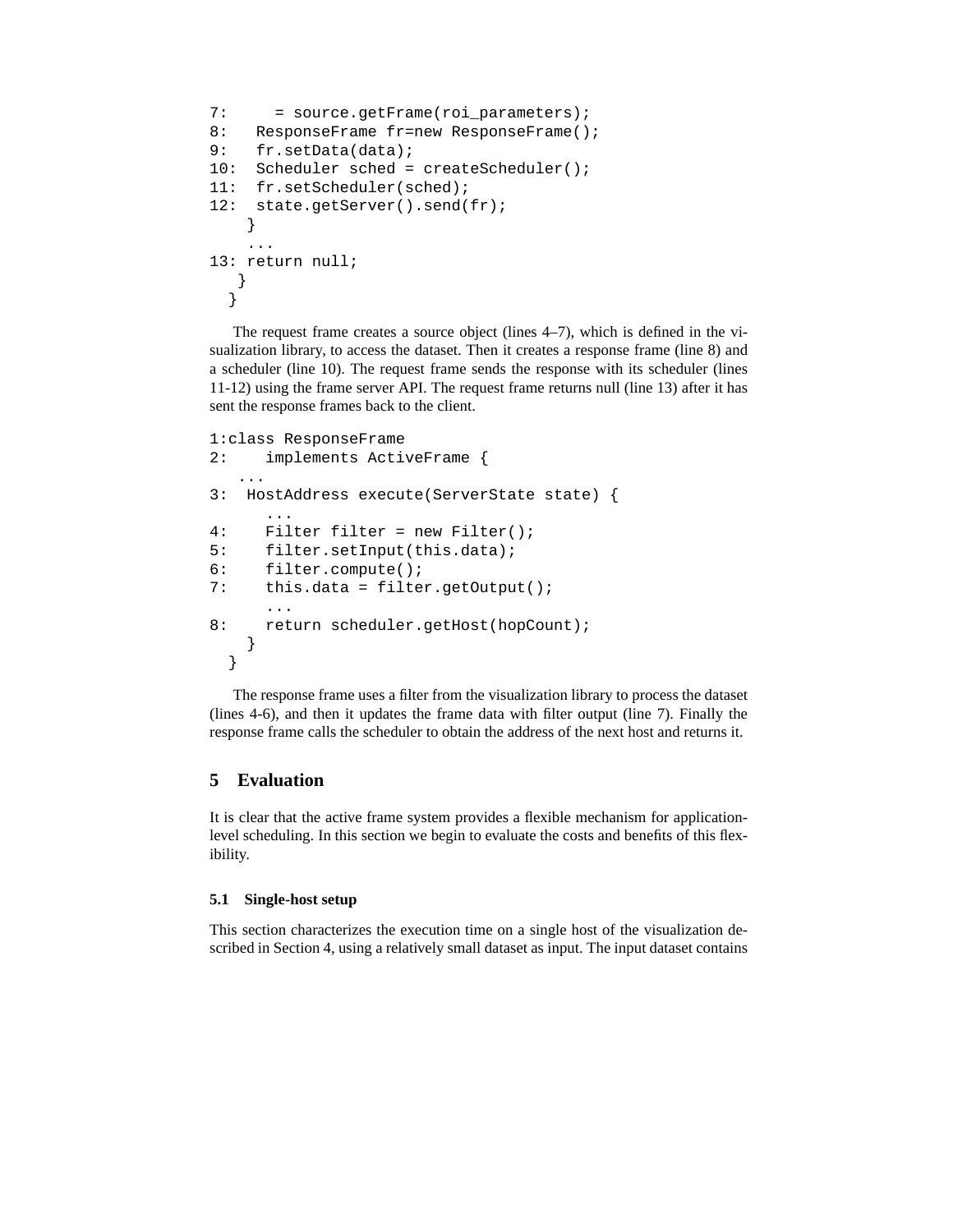183.equake ground motion data with 30K unstructured mesh node and 151K tetrahedral elements. The size of each frame data is 120 KB. The dataset contains 165 frames, each containing a scalar value for the horizontal displacement of each node in the mesh. The region of interest specified for the animation includes the complete volume of the basin and all the frames in the dataset. The measurements shown below were taken on a Pentium-III/450MHz host with 512 MB of memory running NT 4.0 with a Real3D Starfighter AGP/8MB video accelerator.

| 10                    |         | 50                                                                                                                                                      |
|-----------------------|---------|---------------------------------------------------------------------------------------------------------------------------------------------------------|
|                       |         |                                                                                                                                                         |
|                       |         | 586.13                                                                                                                                                  |
| Isosurface extraction |         | 3562.36                                                                                                                                                 |
|                       |         | 125.77                                                                                                                                                  |
|                       | 2316.11 | 4274.26                                                                                                                                                 |
| 0.59                  | 0.43    | 0.23                                                                                                                                                    |
|                       |         | 20<br>time $(ms)$ time $(ms)$ time $(ms)$<br>584.35<br>582.65<br>1044.37<br>1669.73<br>55.72<br>63.73<br>1684.44<br>Toble 2 Moon avecution time (local) |

**Table 2.** Mean execution time (local)

Table 2 summarizes the cost of running a purely sequential C++ version of the visualization on a single host. The application pays an average one-time cost of 5.389 seconds to load the mesh topology (not shown in table). The application caches the mesh information since it is the same for all frames. To process a frame, the application spends an average of 583.78 ms loading the data for each frame.

Figures 3 and 4 show the execution time of isosurface extraction and rendering. Execution time for each tasks depends on the *number-of-isosurfaces* parameter (See table 2). The isosurface extraction task produces a more complex output dataset with finer granularity and a greater number of polygons as the number-of-isosurfaces parameter increases, which in turn slows down the rendering task. Figure 4 shows that the execution time of the rendering task is affected by the content of the dataset. During the initial time steps only the ground close to the epicenter is moving. As time passes the wave propagates to the surface, which affects a larger region of the dataset. Toward the end, the effect of the wave is dampened and only the ground near the surface is still shaking.

These results suggest that (1) additional resources are needed; and (2) expected execution time of a task can be controlled by varying application parameters. In order to achieve interactivity, the application must be responsive to the user's input. The total time required to process a single frame (See Table 2) is too large for interaction. By varying application parameters such as number-of-isosurfaces, the application can either produce a higher quality version of the visualization when enough resources are available, or it can reduce the frame's processing time to meet the frame's deadline.

#### **5.2 Pipeline setup**

To try to make the animation more responsive, we can switch (*without changing the application source code*) from the single-host setup to a three-host setup. Two of these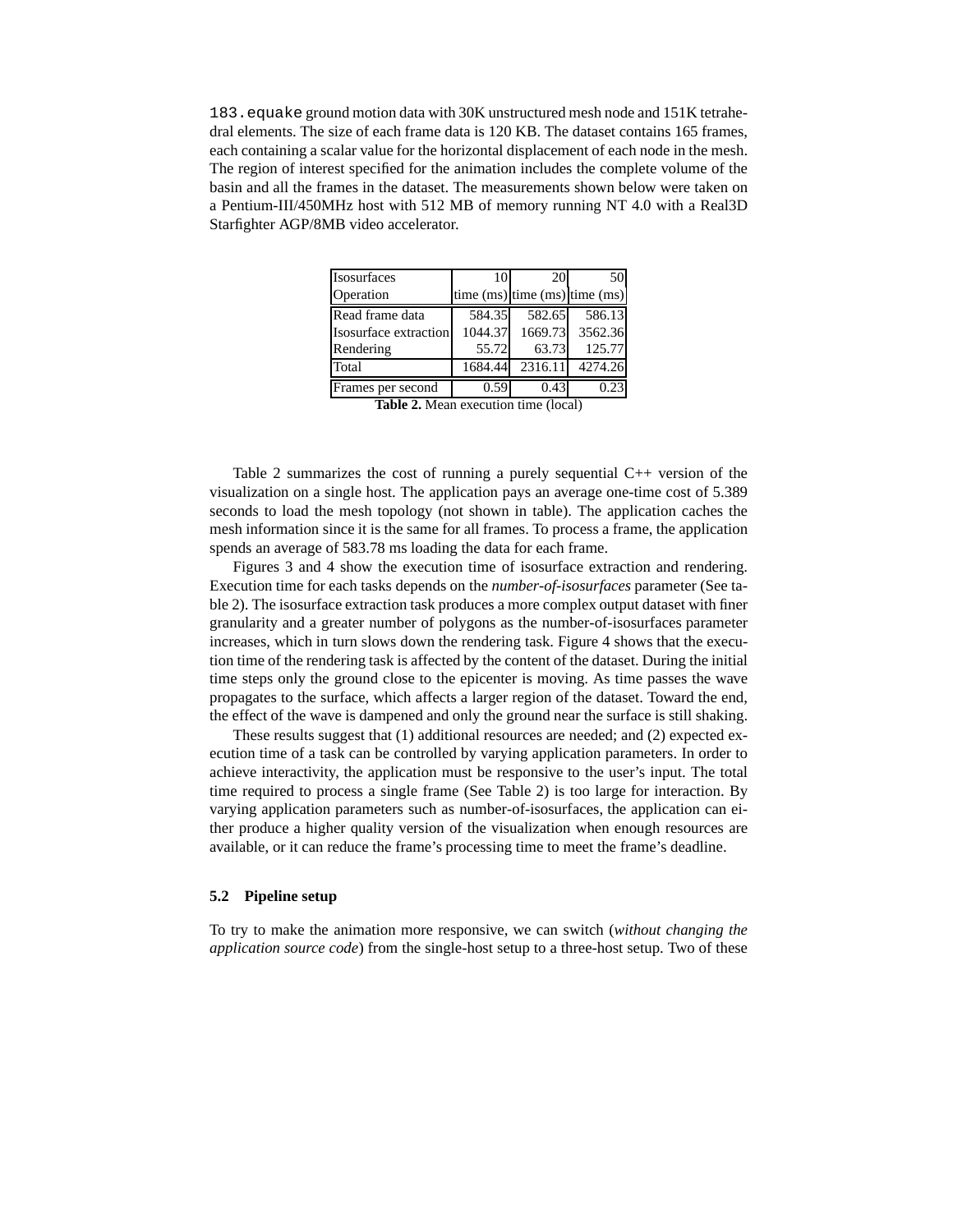

**Fig. 3.** Isosurface extraction (local).

hosts are used as compute servers and the other as a display client. The client host is the same as in Section 5.1. The two additional compute servers are 550 MHz Pentium III processor machines with Ultra SCSI hard disks running version 2.0.36 of the Linux kernel. The server hosts are connected using a 100 Mbit switched Ethernet. The client communicates with the servers through a 10Mbit Ethernet.

The scheduler used in this configuration assigns the tasks to the three hosts as follows(See figure 5): One of the hosts contains the dataset to visualize. The other compute host performs the isosurface extraction. The client host performs the remaining tasks, including scene generation and rendering to the screen.

Table 3 shows the time required to complete each of the operations, including the additional transfer of the data and program from the source to the compute server (marked as s-s) and from the server to the client (s-c). Note that the transfer of the program is significantly slower from the source to the compute server than from the compute server to the client. The compute server becomes the bottleneck of the execution (See table 4) and the task receiving the frame must compete for compute resources to demarshall the frame program and data. The time to transfer the data from the compute server to the client is significantly higher for the extraction of 50 isosurfaces because the polygonal structure is much more detailed and complex in this case, requiring more bandwidth.

Despite the additional cost of transferring the data and the program, it is possible to obtain the benefits of resource aggregation. Table 4 shows the time each host spends processing a single frame and the respective frame rate each host can produce. For all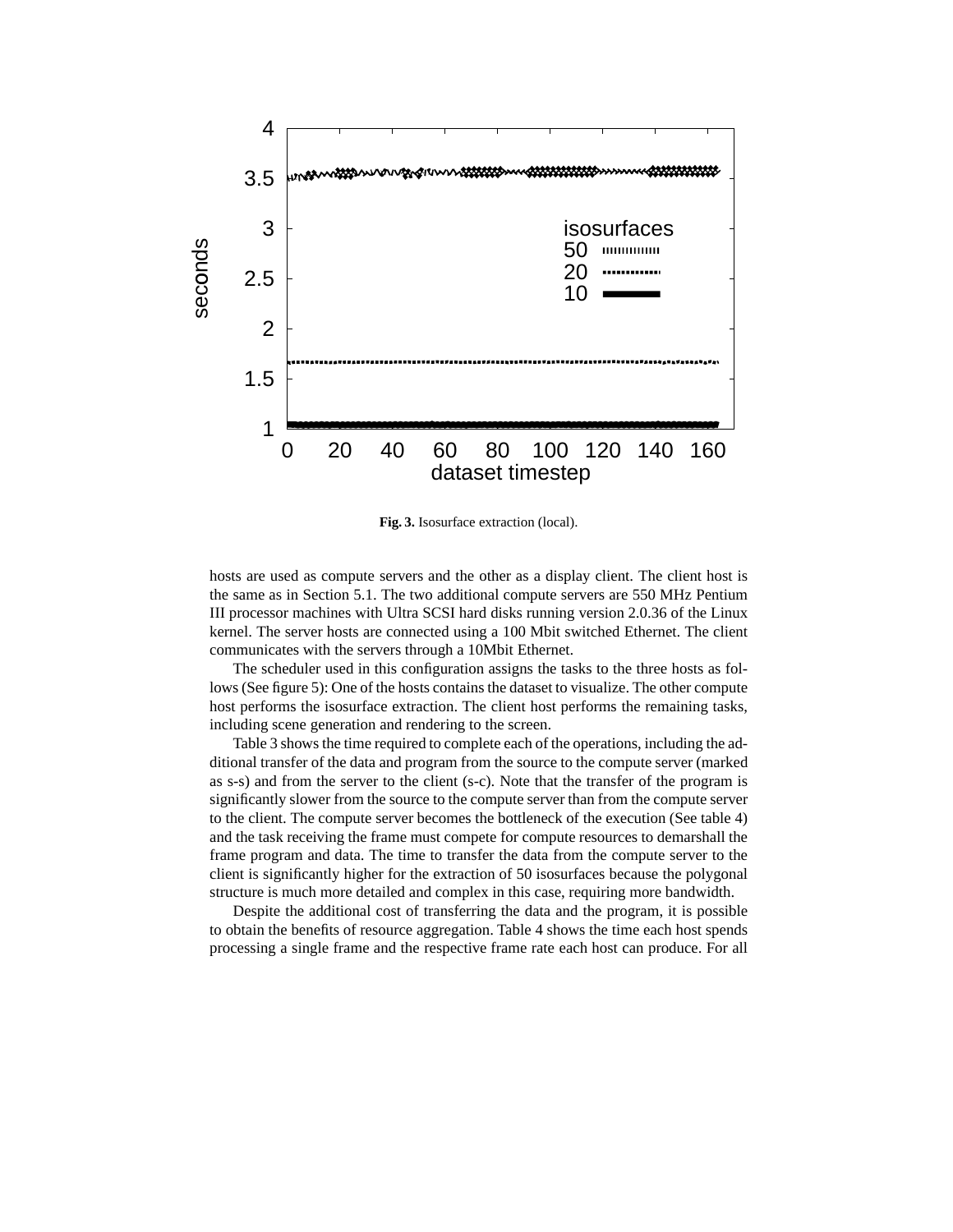

**Fig. 4.** Rendering (local).



**Fig. 5.** Pipeline setup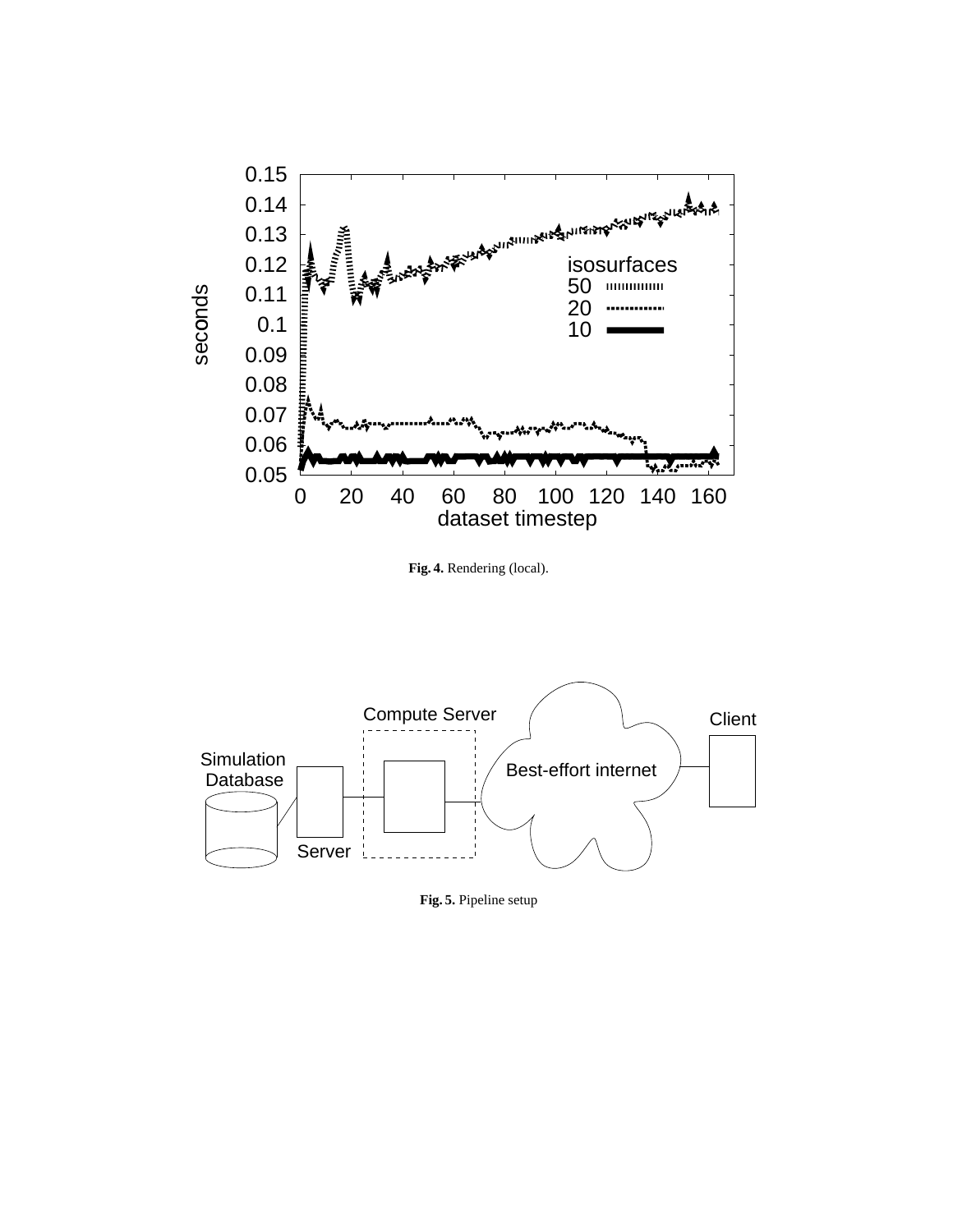| # Isosurfaces            | 10      | 20      | 50                                  |
|--------------------------|---------|---------|-------------------------------------|
| Operation                |         |         | time $(ms)$ time $(ms)$ time $(ms)$ |
| Read frame data          | 286.21  | 285.98  | 287.11                              |
| program transfer(s-s)    | 110.14  | 94.47   | 86.51                               |
| Data transfer(s-s)       | 118.88  | 116.92  | 119.52                              |
| Isosurface extraction    | 696.43  | 1152.03 | 2561.41                             |
| Program transfer $(s-c)$ | 39.54   | 44.13   | 46.40                               |
| Polys transfer           | 175.10  | 435.66  | 1700.59                             |
| Render                   | 64.99   | 162.32  | 340.40                              |
| Total                    | 1491.29 | 2291.51 | 5141.95                             |

**Table 3.** Mean elapsed time (pipeline)

|                                  | Processing time (ms)                     |     |                                 |           | Frames per second |
|----------------------------------|------------------------------------------|-----|---------------------------------|-----------|-------------------|
| $#$ isos                         | 101                                      | 20I | 50I                             | <b>20</b> | 50                |
|                                  | Source 515.23 497.37 493.15 1.94 2.01    |     |                                 |           | 2.03              |
|                                  | Server 1140.09 1843.21 4514.44 0.88 0.54 |     |                                 |           | 0.22              |
| Client 1                         |                                          |     | 279.63 642.11 2087.40 3.58 1.56 |           | 0.48              |
| Max frame rate $0.88\sqrt{0.54}$ |                                          |     |                                 | 0.22      |                   |

| <b>Table 4.</b> Mean frame rate (pipeline) |
|--------------------------------------------|
|--------------------------------------------|

cases, the compute server has the slowest frame rate, which determines the overall frame rate of the pipeline. Another significant advantage over the local setup is that the client now has plenty of spare cycles for interaction with the user (i.e., Rotate, zoom-in).

Figure 6 shows time to the render a frame at the client throughout the animation. The rendering of a frame is slower and more variable in this setup than in the singlehost setup because the rendering task shares compute resources with the frame transfer task.

#### **5.3 Fan setup**

In this setup, two additional compute servers, with the same specifications as described in the previous section, are used to execute the application. For each frame, the source server reads the dataset and the client generates and renders the scene. The scheduler uses the remaining servers to execute the isosurface extraction by sending each server a different frame in a round-robin fashion (See figure 7). The frames are collected, reordered if necessary, and rendered by the client.

Table 5 shows that the client host is saturated, which causes the whole system to slow down. In this case both the program and data transfer operations are slowed down at the client (See Table 6). However, by using application-specific information in the scheduler, the total frame rate is increased by a factor of 3 in two out of the three cases and double in the other case, compared to the single-host setup.

The rendering time is increased even further (See Table 6) and exhibits higher variability (See Figure 8), because the client host is under high load, which causes the rendering task to be preempted more often.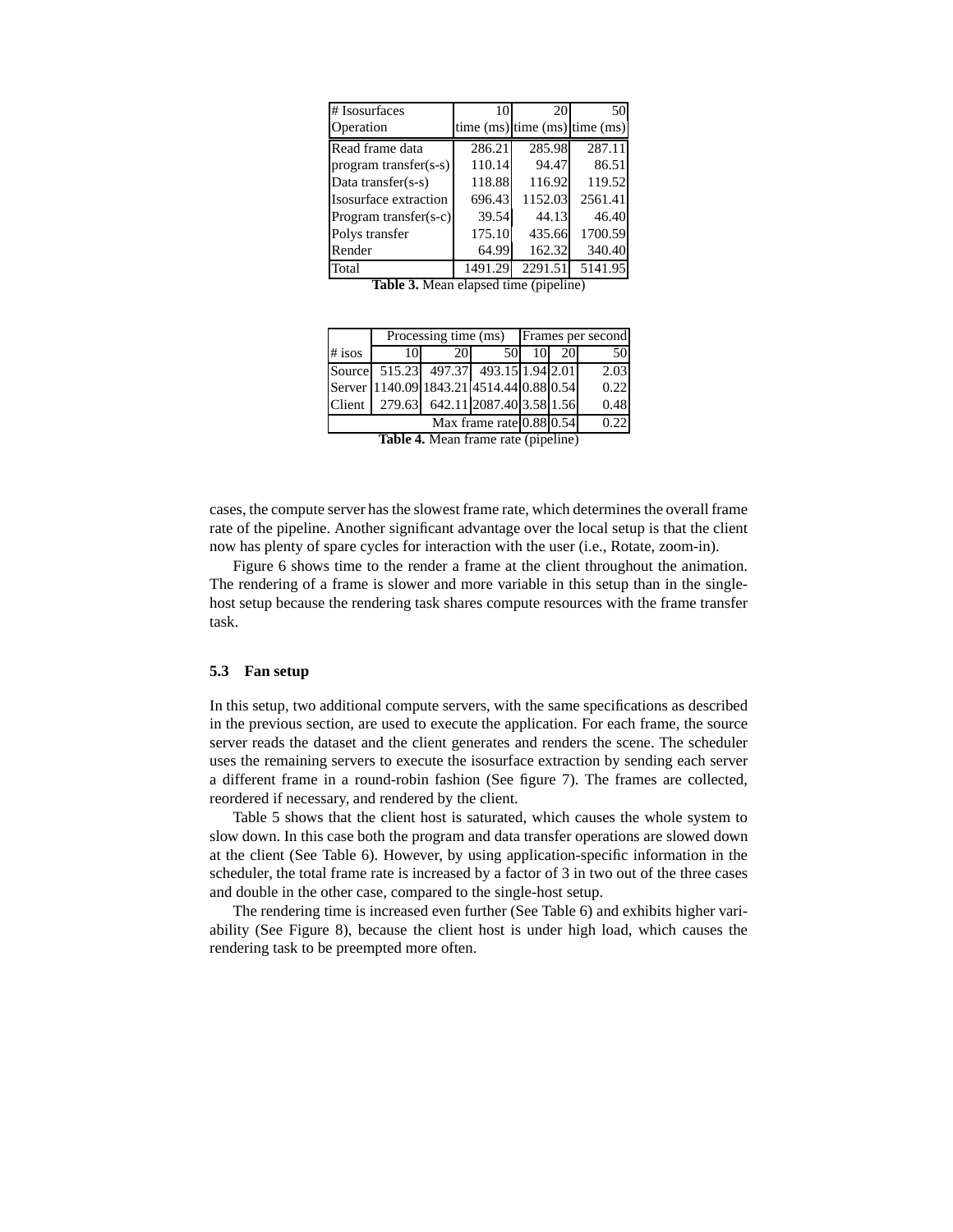

**Fig. 6.** Render (pipeline).



**Fig. 7.** Fan setup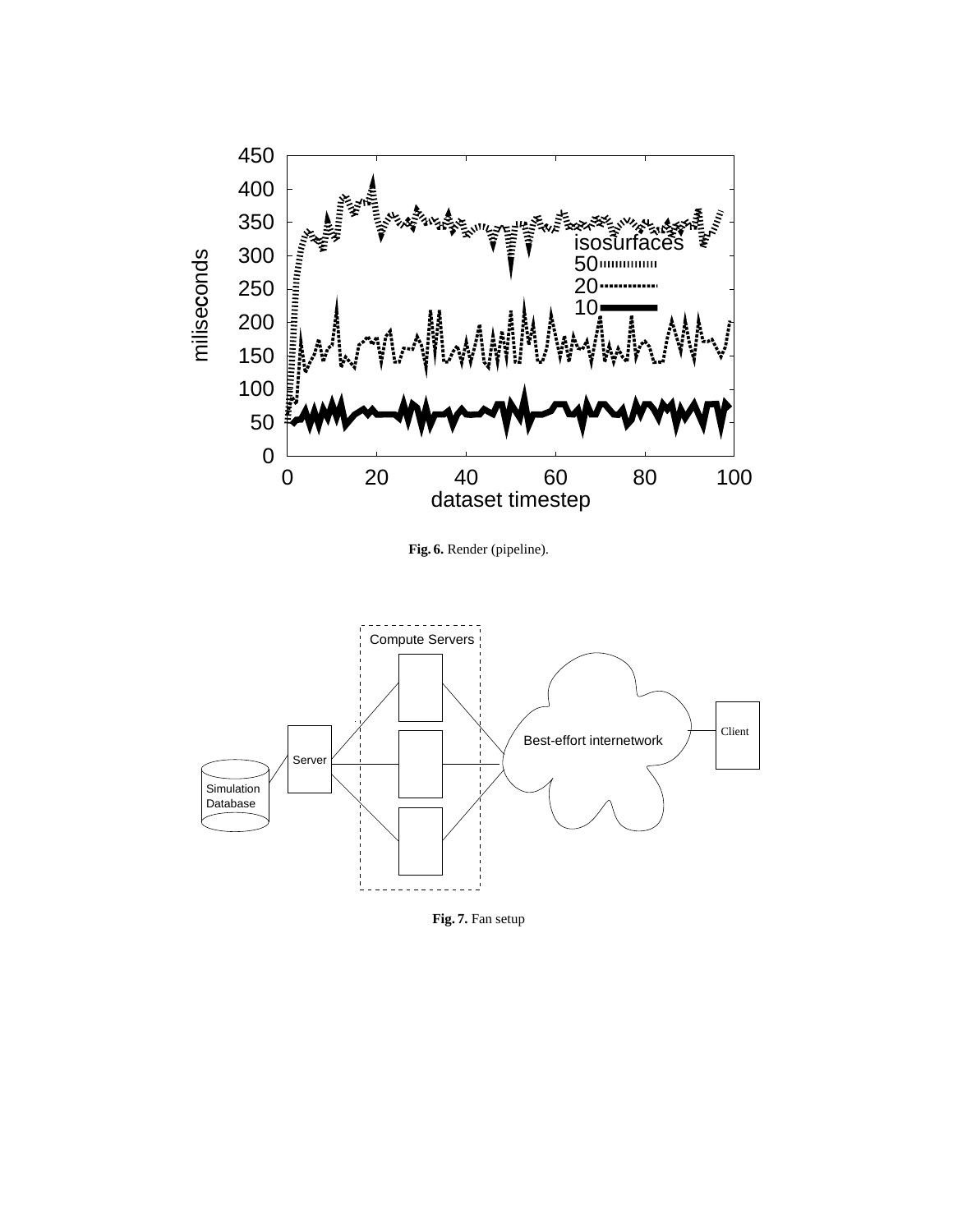|                                              | Processing time (ms) Frames per second |                 |                                 |     |     |      |
|----------------------------------------------|----------------------------------------|-----------------|---------------------------------|-----|-----|------|
| $#$ isos                                     | 10                                     | 20 <sup>1</sup> | 50I                             | 101 | 201 | 50   |
| Source                                       |                                        |                 | 413.43 414.85 418.24 2.42 2.41  |     |     | 2.39 |
| Server x 3 1209.77 1746.87 4590.96 2.48 1.72 |                                        |                 |                                 |     |     | 0.65 |
| Client                                       |                                        |                 | 525.96 701.03 2345.04 1.90 1.43 |     |     | 0.43 |
| Max frame rate $1.90 1.43 $                  |                                        |                 |                                 |     |     | 0.43 |
| Table 5. Mean frame rate (fan)               |                                        |                 |                                 |     |     |      |

| Isosurfaces             | 10      | 20      | 50                                  |
|-------------------------|---------|---------|-------------------------------------|
| Operation               |         |         | time $(ms)$ time $(ms)$ time $(ms)$ |
| Read data               | 283.46  | 283.58  | 284.52                              |
| Program transfer(s-s)   | 13.61   | 15.09   | 17.73                               |
| point data transfer     | 116.36  | 116.18  | 115.99                              |
| Isosurface              | 677.09  | 1098.01 | 2384.19                             |
| $program transfer(s-c)$ | 65.26   | 83.47   | 173.76                              |
| polys transfer          | 337.45  | 434.13  | 1899.29                             |
| Render                  | 123.24  | 183.44  | 271.99                              |
| Total                   | 1616.47 | 2213.88 | 5147.48                             |

**Table 6.** Mean execution time (fan)

# **6 Conclusions**

In order to provide heavyweight services in the future, we must build them so that they are performance-portable, in the sense that they can adapt to heterogeneous and dynamically changing resources. The approach we described here, based on the active frame mechanism, supports various levels of adaptivity, including completely static scheduling, scheduling at request time, and scheduling at frame delivery time.

Our evaluation suggests that remote viz is an example of a heavyweight service that benefits from this adaptivity. We evaluated the remote viz service under two different resource configurations. Although the flexibility of the mechanism introduces non-negligible overhead, in all cases the service obtains the benefits of resource aggregation.

## **References**

- 1. AESCHLIMANN, M., DINDA, P., KALLIVOKAS, L., LOPEZ, J., LOWEKAMP, B., AND O'HALLARON, D. Preliminary report on the design of a framework for distributed visualization. In *Proceedings of the International Conference on Parallel and Distributed Processing Techniques and Applications (PDPTA'99)* (Las Vegas, NV, June 1999), pp. 1833–1839.
- 2. BAO, H., BIELAK, J., GHATTAS, O., KALLIVOKAS, L., O'HALLARON, D., SHEWCHUK, J., AND XU, J. Large-scale simulation of elastic wave propagation in heterogeneous media on parallel computers. *Computer Methods in Applied Mechanics and Engineering 152* (Jan. 1998), 85–102.
- 3. BERMAN, F., AND WOLSKI, R. Scheduling from the perspective of the application. In *Proceedings of the Fifth IEEE Symposium on High Performance Distributed Computing HPDC96* (August 1996), pp. 100–111.